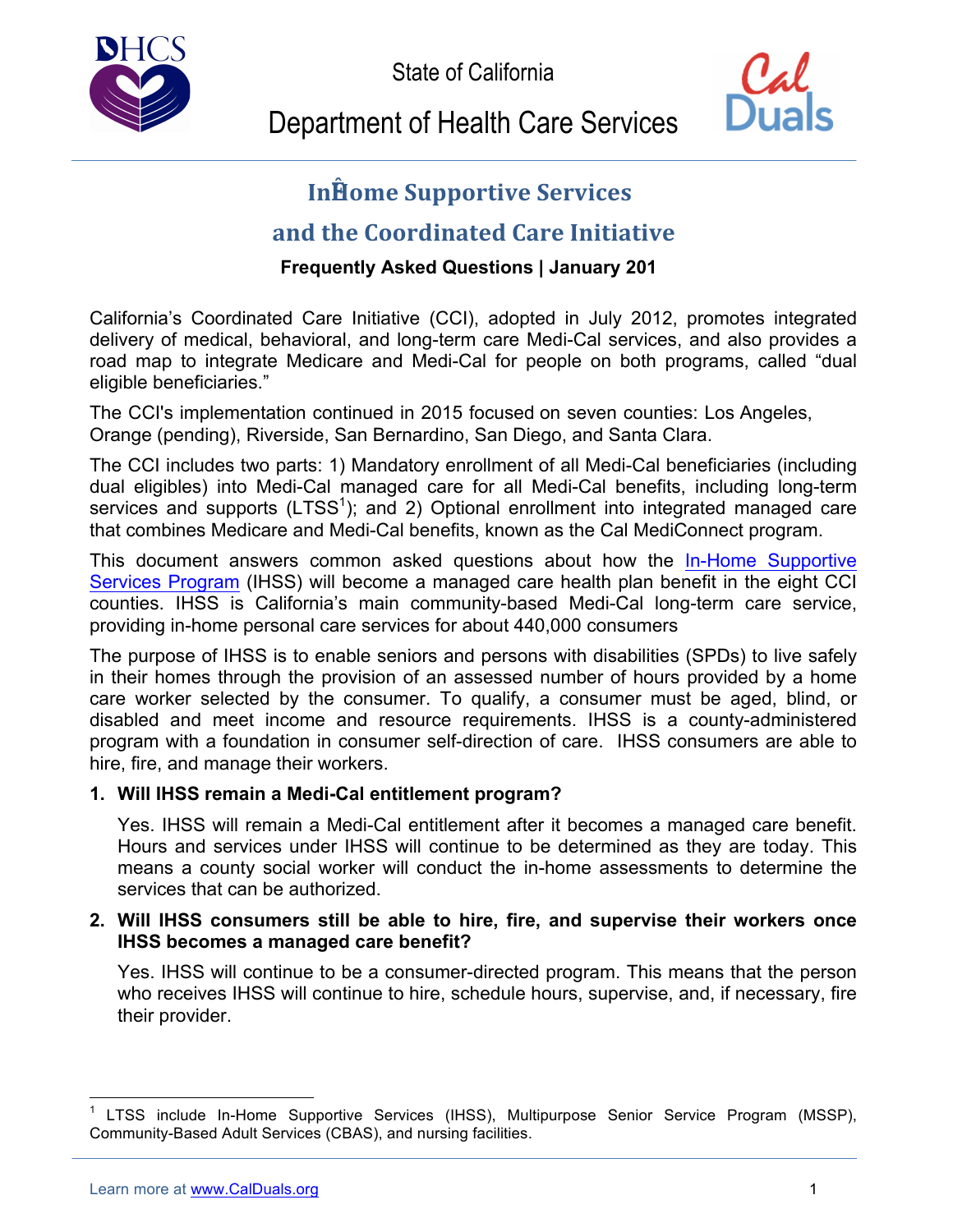#### **3. If an IHSS consumer living in one of the eight selected demonstration counties opts out of the demonstration, will he or she lose IHSS benefits?**

No. Enrollment in Cal MediConnect is voluntary for those IHSS consumers receiving both Medicare and Medi-Cal benefits (dual eligible beneficiaries). Consumers may opt out of the demonstration and choose not to have their Medicare benefits coordinated by a health plan. However, consumers may not opt out of receiving their IHSS through a Medi-Cal managed care health plan. Enrollment into a Medi-Cal health plan for Medi-Cal benefits, including IHSS and other long-term care services, is mandatory. Consumers will receive more information in the mail about choosing a health plan before they will need to make any choices. If the consumer does not choose a health plan, the state will automatically assign one.

#### **4. Will county social workers continue conducting IHSS assessments and authorization of hours after IHSS becomes a managed care benefit? Why?**

Yes. State law requires that counties continue these roles. The IHSS assessment process is standardized, governed by laws and regulations, and enforced with statewide training, monitoring, and oversight by the California Department of Social Services (CDSS).

County social services agencies have expertise and experience in evaluating and assessing Medi-Cal beneficiaries for IHSS services and service hours. Trained social workers conduct in-home, face-to-face assessments using a standardized tool that assesses individuals' needs regarding activities of daily living (ADL) and Instrumental Activities of Daily Living (IADL), mental status, physical environment, and family situation. The counties' costs for the intake and assessment process will not be included in the capitation payment made to the health plans for Medi-Cal services.

#### **5. How will making IHSS a managed care benefit promote services that help people live in the community?**

Under the CCI, the health plans will be financially responsible for all medical services and all long-term services in supports, ranging from physician visits to hospitals, IHSS, and long-term nursing home care. Thus, the health plans will be motivated to work closely with the counties to authorize the lower-cost home- and community-based service options, such as IHSS, to prevent more expensive care in hospitals or nursing homes.

#### **6. How will the health plans coordinate with the counties for IHSS services?**

Counties and health plans will develop memorandums of understanding (MOUs) to share information and develop strategies related to care coordination.

#### **7. My IHSS hours were just cut. How can I appeal this?**

If the county social services office reduces your hours, you will to have the right to request a state hearing just as you do now.

#### **8. Will the IHSS appeals and grievance system change once IHSS becomes a managed care benefit?**

No. IHSS consumers continue to have access to the existing appeals and grievance process, including the right to request a state hearing when the county denies or reduces IHSS and the right to aid paid pending the hearing. If a consumer requests services beyond what the social worker determines can be authorized, the consumer may discuss